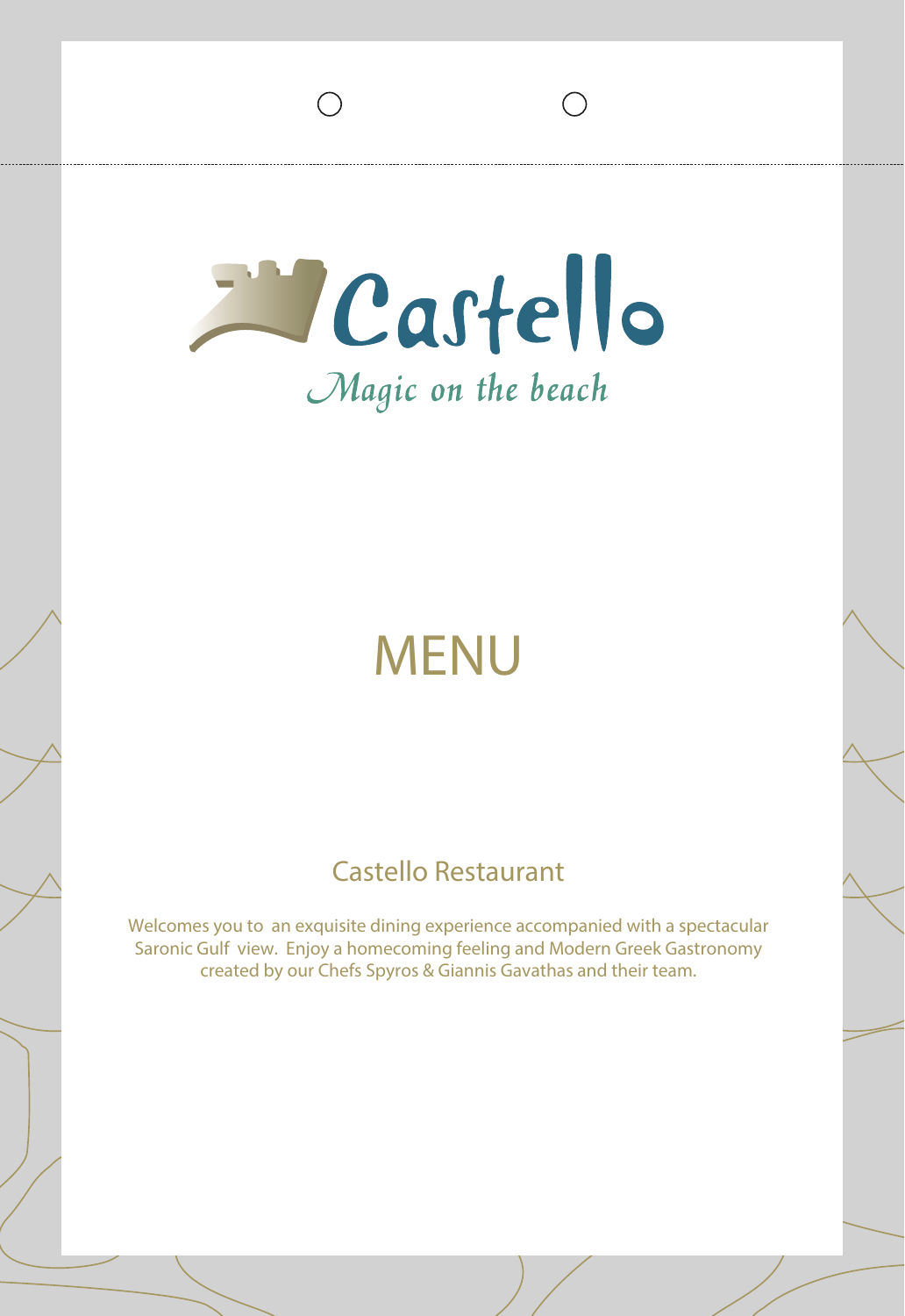Freshly homemade bread 5,00€ Served with thyme & orange flavoured olives

#### MEZE

Tarama mousse 9,00€ grey mullet Messolonghi bottarga | Kalamata olives



Eggplant dip 9,00€ smoked walnuts | coriander oil | chives



Open face flatbread 14,00€ Metsovone cheese | asparagus | chervil | truffle



Open face flatbread  $14,00 \in$ tomato | fresh oregano | olives | Volaki cheese from Tinos



pickled radish | romesco sauce Calamari tempura 19,00€



Grilled octopus 18,00€ garlic skordalia | peppers | shallots | Chardonnay - vinegar dressing



Mastelo cheese 15,00€ avocado & fig tartare | grapes | caramelized walnuts

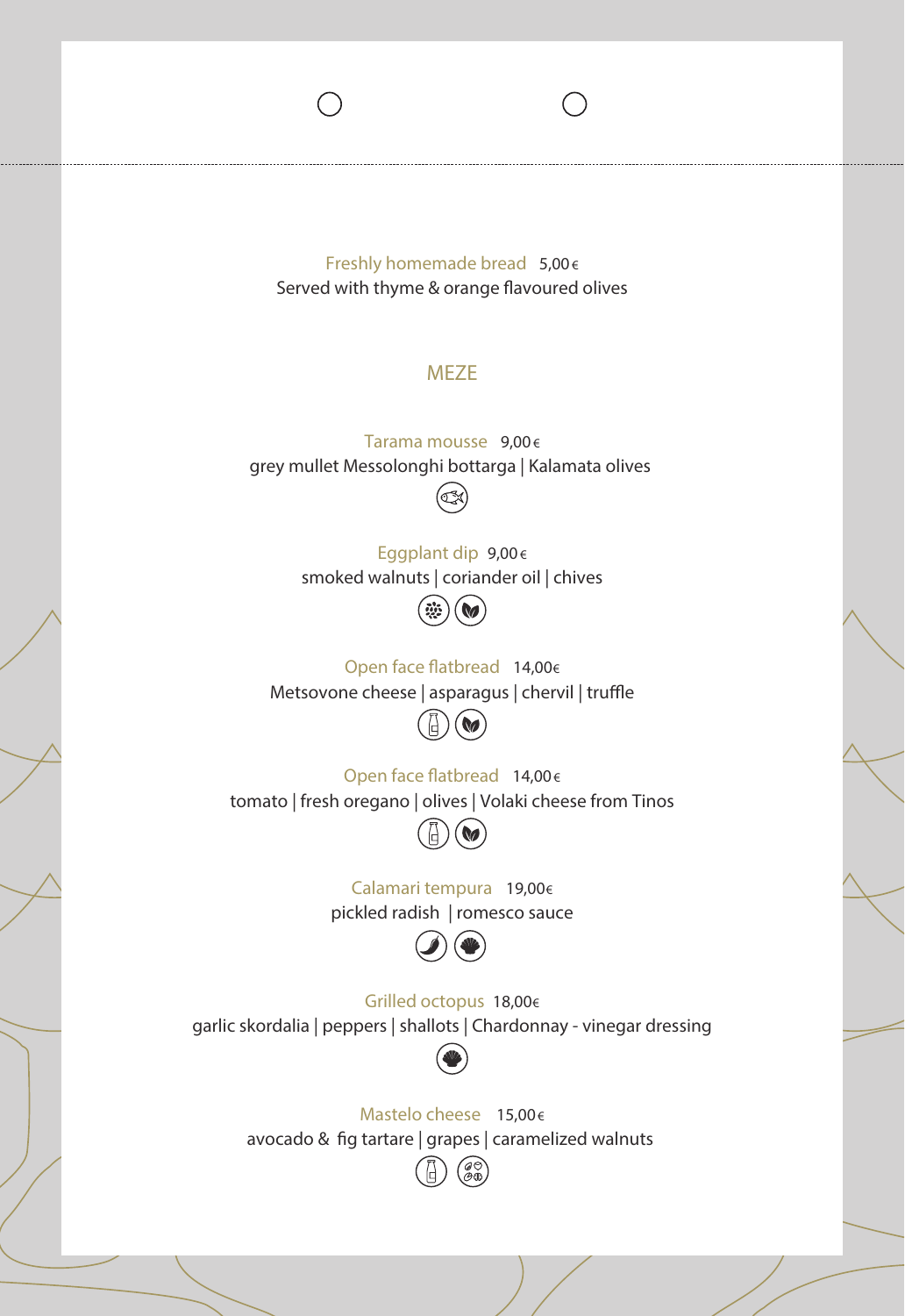#### **MEZE**

Fillet of Kollios 15,00€ Jerusalem artichoke puree | vine leaves | spring onion | chili



Scallops 22,00€ fried cauliflower | truffle | coconut ice cream

#### SALADS

#### Creamy Greek salad 14,00€

cherry tomatoes | pickled cucumbers | Andriot capers | creamy Ksigalo Siteias cheese & honey - fig balsamic vinegar

#### $\omega$  $\Box$

#### Wild greens salad 17,00€

charcoal-grilled calamari | tomato confit | pesto | lemon sorbet



#### Beetroot salad 20,00€

Smoked beetroot | grilled apricots | baby gem lettuce & shrimps with a subtle truffle dressing

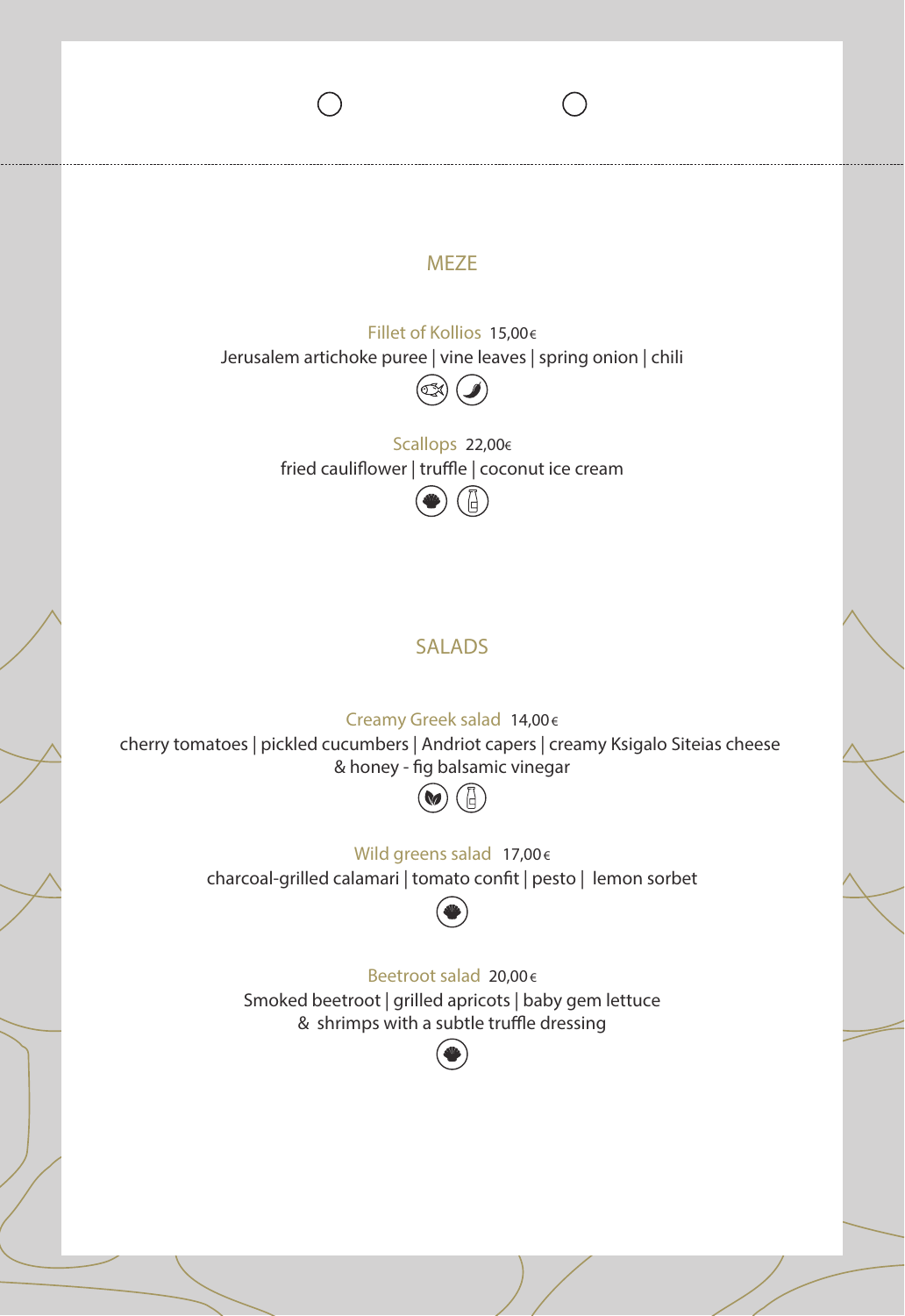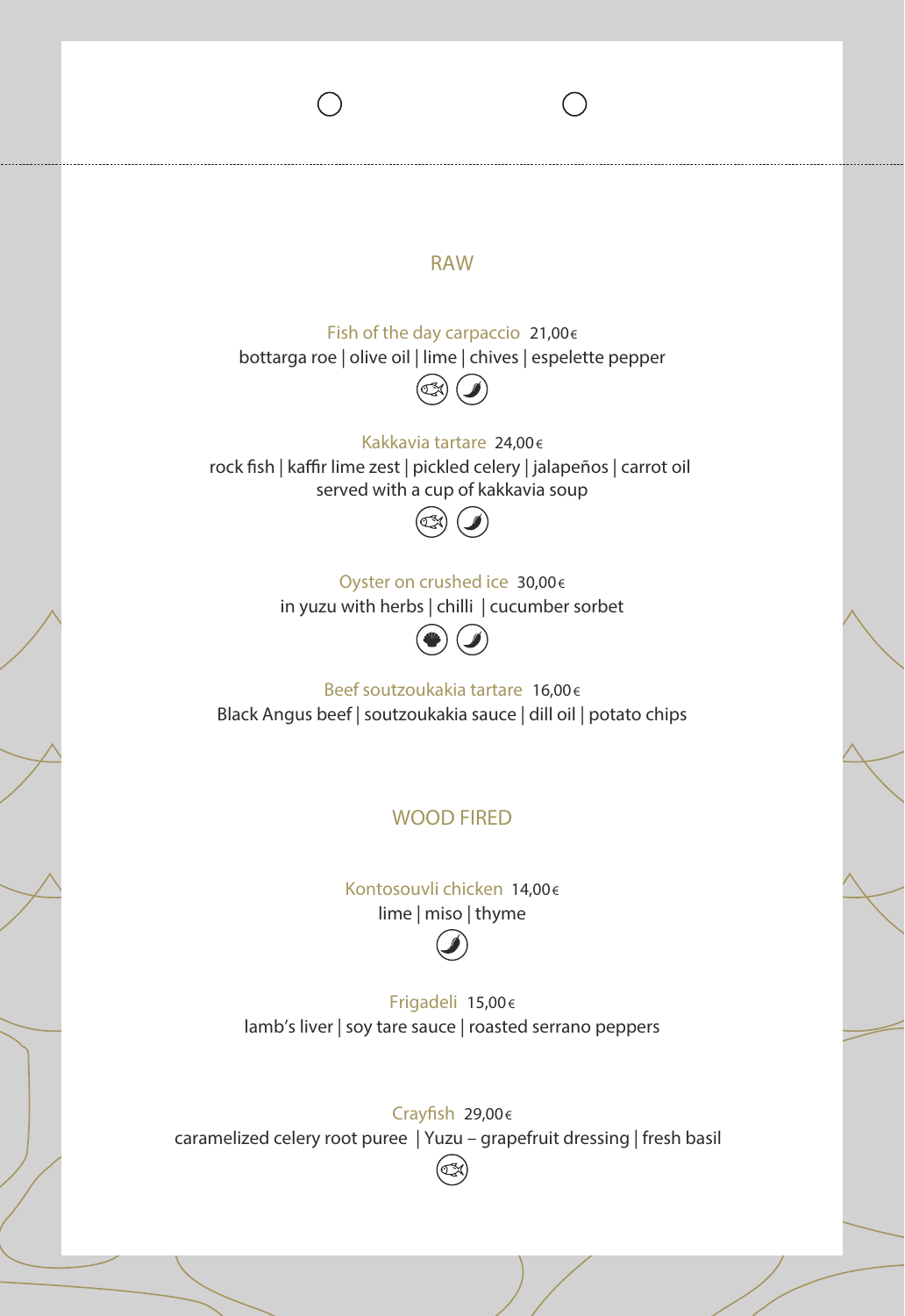#### MAIN COURSES

Baby chicken 24,00 € lemon potatoes | salsify Puree | Andros capers | lemongrass jus

> Beef fillet  $38,00 \in$ mushroom ragout | potato cream | venison sauce

Braised lamb 32,00 € short pasta | Metsovone cream | artichoke

wild mushrooms  $|$  aged graviera cheese  $|$  truffle Gnocchi 25,00€

 $\mathbf{\left(\mathbf{\boldsymbol{\omega}}\right)}$ 

Lobster orzo 39,00 € tomato | bisque sauce | ouzo foam



Grouper fricassee 38,00 € wild greens | saffron | rosemary sauce

Fish of the day 110,00€ fish of the day grilled | per kilo



Lobster 125,00€ grilled or pasta | per kilo

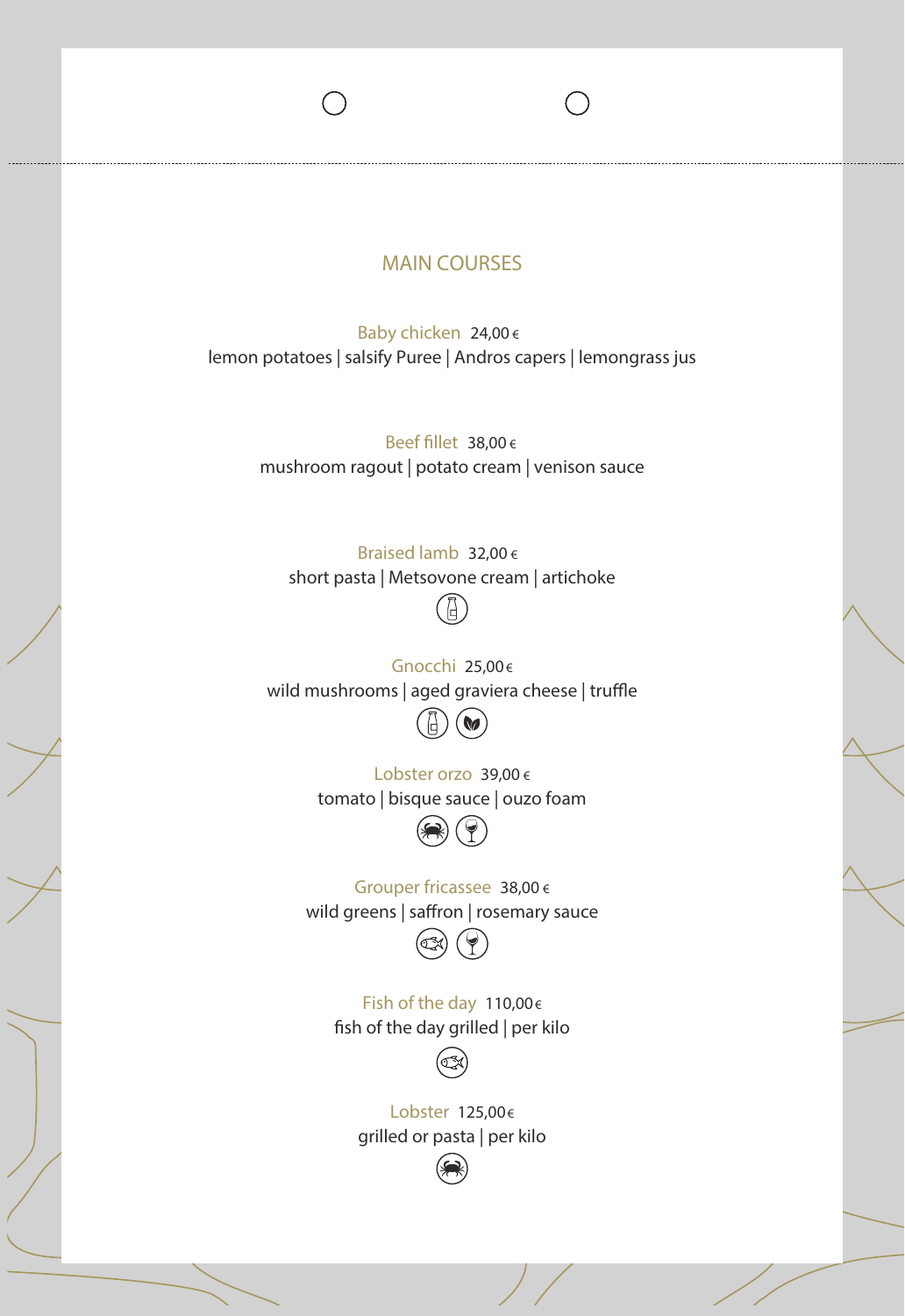## SIDES Perfect fries 8,00 € aged graviera | truffle M Wild greens 8,00€ olive oil | lime | chives **No** Carrot puree 7,00€ cinnamon | honey | coriander **V** I PROBABLY SHOULDN'T BUT I WILL… Warm halva 11,00€ pistachio from the island of Aegina | kaimaki ice cream  $\begin{pmatrix} \mathscr{D} \\ \mathscr{D} \mathscr{D} \end{pmatrix}$ Mi - Cuit 12,00€ vanilla ice cream | coconut | crumble coffee | buttermilk caramel sauce (@)<br>(@10) Pistachio panna cotta 12,00€ lemon verbena sorbet